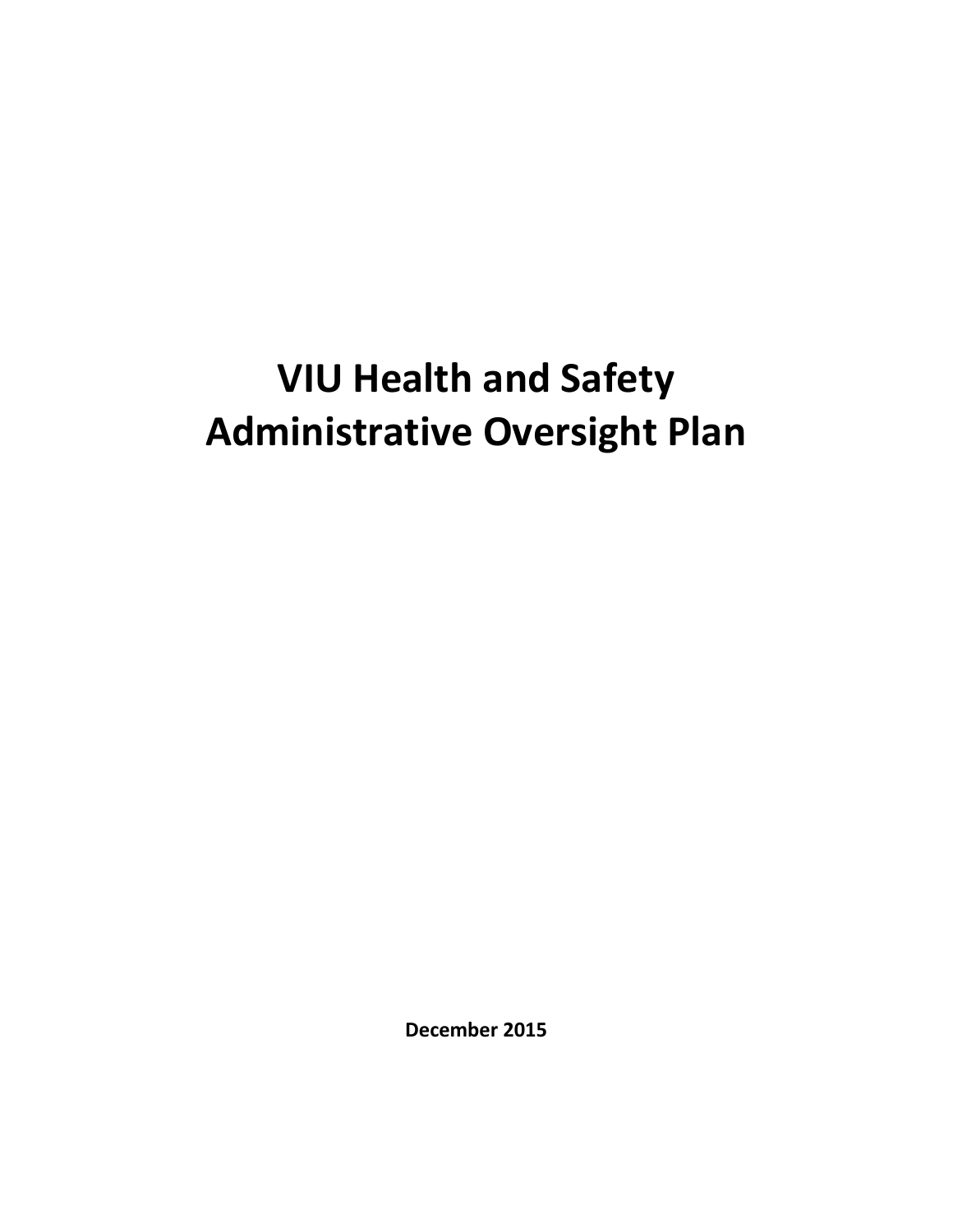

## **VIU Health and Safety Administrative Oversight Plan**

A health and safety risk and hazard mitigation approach has been developed to balance health and safety concerns with the importance of promoting vibrant and innovative teaching and research at Vancouver Island University (VIU).

This plan provides an overview of the mechanisms that are in place at VIU to administratively oversee the development of health and safety programs to best manage and control health and safety risks and their associated hazards at VIU.

## **Delineation of the Health and Safety Roles and Responsibilities at VIU**

It is important to establish clear roles, responsibilities and accountabilities for health and safety at Vancouver Island University. Those in leadership roles have a special obligation to lead by example. VIU leaders create and promote a safe workplace and encourage and empower our faculty, staff and students to bring forward health and safety concerns and suggestions for improvement. This is achieved by being active and visible on campus, interacting positively with faculty, staff and students. Achieving a health and safety culture that is sustainable requires an ongoing commitment from our leaders.

VIU will continuously improve its health and safety performance by learning from experience, collaborating with faculty, staff and students, and by using appropriate resources to support VIU's safety vision.

## **Internal Responsibility System**

#### At VIU e*veryone has a responsibility for safety.*

The Internal Responsibility System consists of the following participants:

- 1. VIU Senior Management Group:
	- President
	- Provost and Vice-President Academic
	- Vice-President Administration and Finance
	- Associate Vice President Scholarship and Community Engagement
	- University Secretary
	- **Executive Director, University Relations**
- 2. Supervisors, as defined under the BC *Workers' Compensation Act: "*a person who has charge of a workplace or authority over a worker". The term 'supervisor' at VIU has been expanded to include:
	- Executive Directors
	- Campus Administrators
	- **Directors**
	- Deans
	- Associate Deans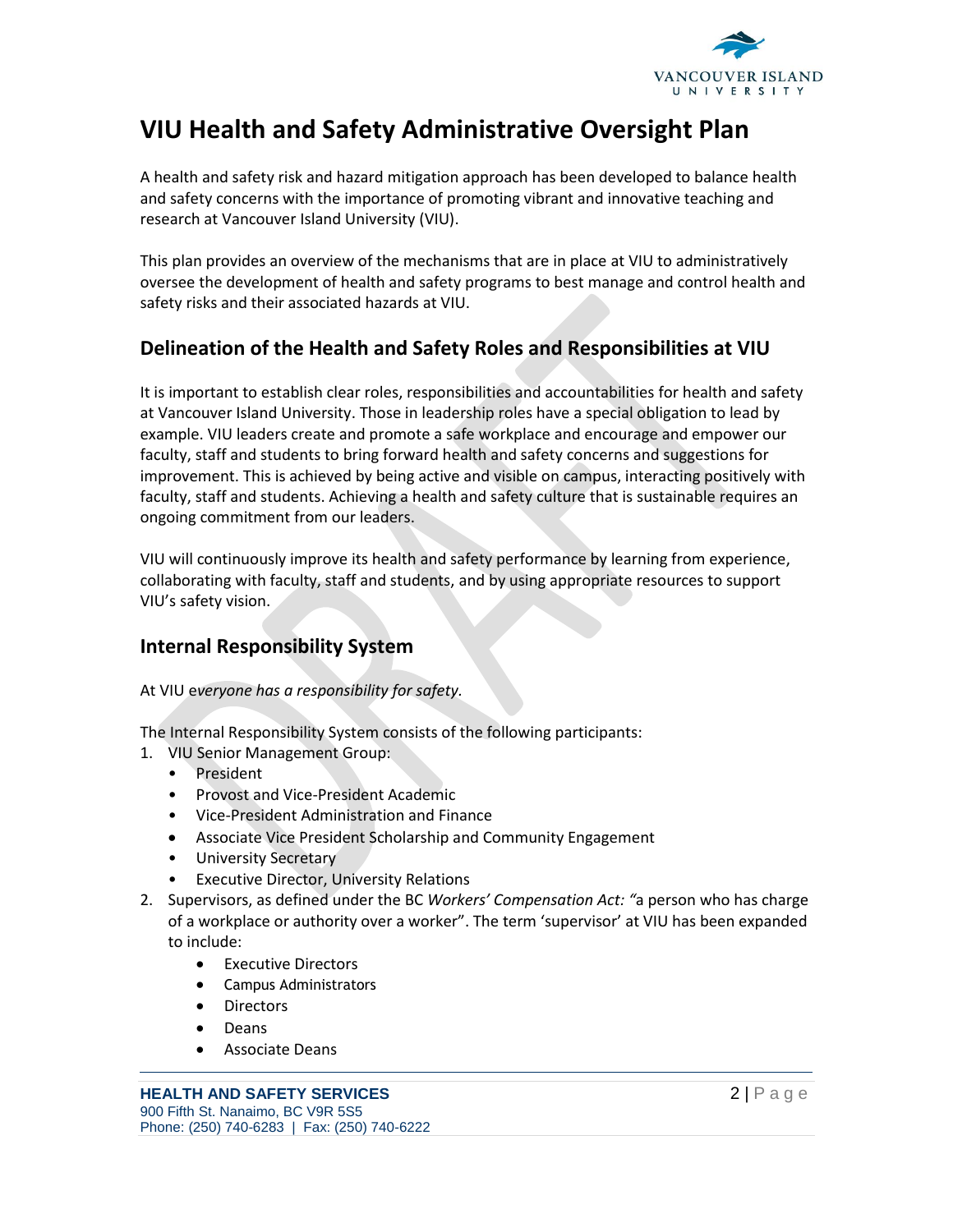

- Department Chairs
- Operational/office managers and supervisors
- Unionized supervisors
- Faculty members who have charge of a workplace (a laboratory or classroom) or who have some degree of authority over individuals such as teaching assistants, students, administrative staff, or other University employees.
- 3. Workers or employees, as defined under the BC *Workers' Compensation Act* (persons who perform work or supply services for monetary compensation).

This organizational structure supports the Health and Safety Program and takes into account the following:

- (1) Formal delegation of health and safety responsibilities to individuals throughout all levels of the organization;
- (2) Acknowledgement of their authority, legal responsibilities and accountabilities to the University's Senior Management Group, and all who have charge of a workplace or authority over workers and students at VIU;
- (3) Maintenance of a consultative and collaborative process on health and safety matters;
- (4) Establishment of a department to deliver an institution-wide Health and Safety Program; at VIU this is the Department of Health and Safety Services (HSS), and
- (5) Establishment of Local Health and Safety Committees, each with an appointed Health and Safety Advisor from HSS, to coordinate health and safety activities at the local level.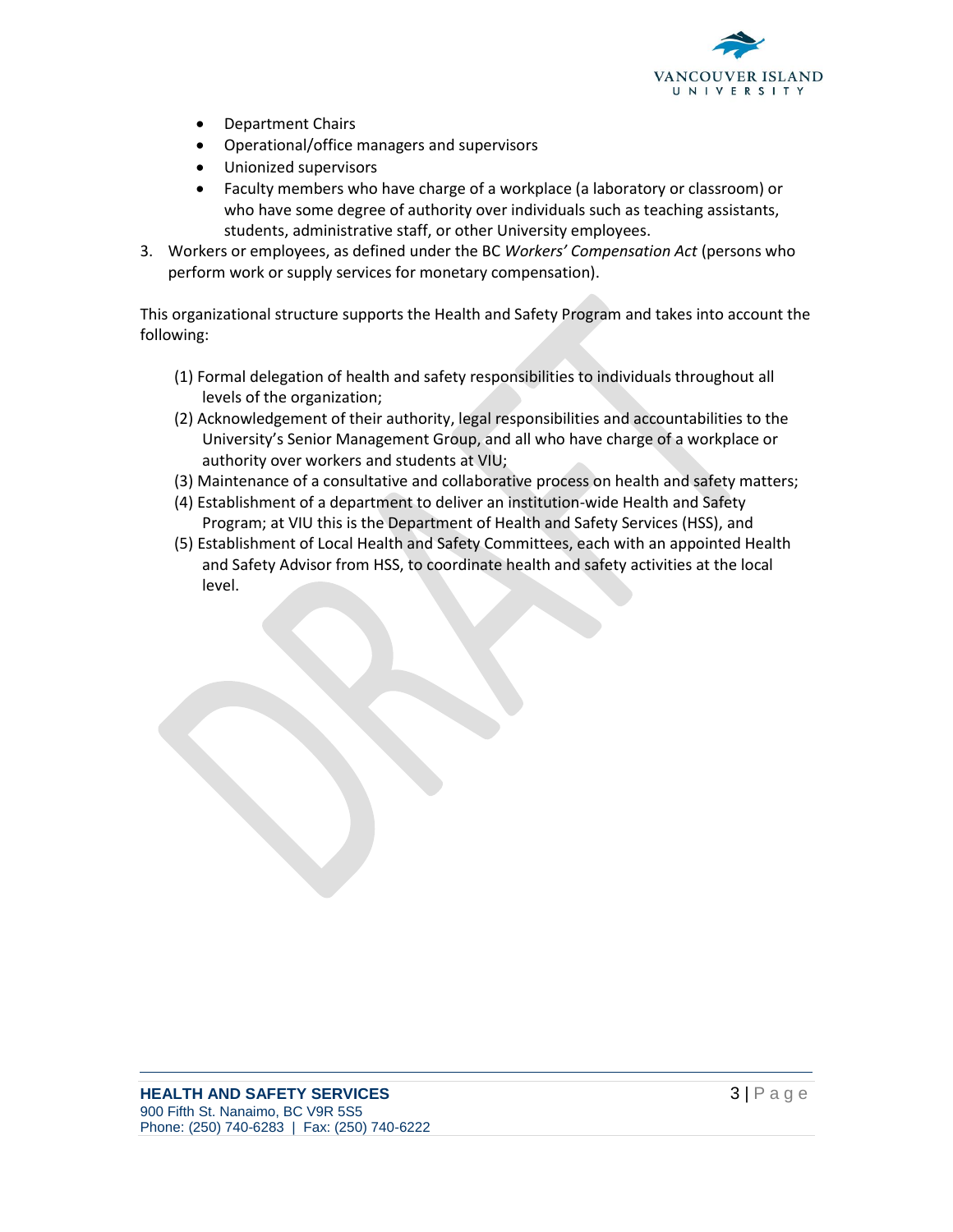

**Organizational Structure for Health and Safety**



## **1. The VIU Senior Management Group**

The VIU Senior Executive has the ultimate accountability for strategic level health and safety management at VIU. The VIU Senior Management Group represents the employer, VIU, under the *BC Workers' Compensation Act*. The VIU Senior Management Group is responsible for ensuring that there is a health and safety management system in place at VIU. The system ensures that there are workplace illness and injury prevention programs and processes in place. The programs and processes are managed and overseen at VIU by Health and Safety Services.

The oversight role of the VIU Senior Management Group includes:

- a) Fostering a culture of health and safety in the workplace by regularly communicating the importance of safety in all of VIU's operations; through awareness of health and safety issues, trends and injuries within the Division or Faculty; etc.);
- b) Ensuring compliance with all legal health and safety requirements and standards associated with work activities at VIU;
- c) Supporting the ongoing development and implementation of the institutional health and safety program.

The VIU Senior Management Group provides a clear, decisive lead and has delegated the development, implementation and maintenance of the VIU health and safety program to the Department of Health and Safety Services (HSS).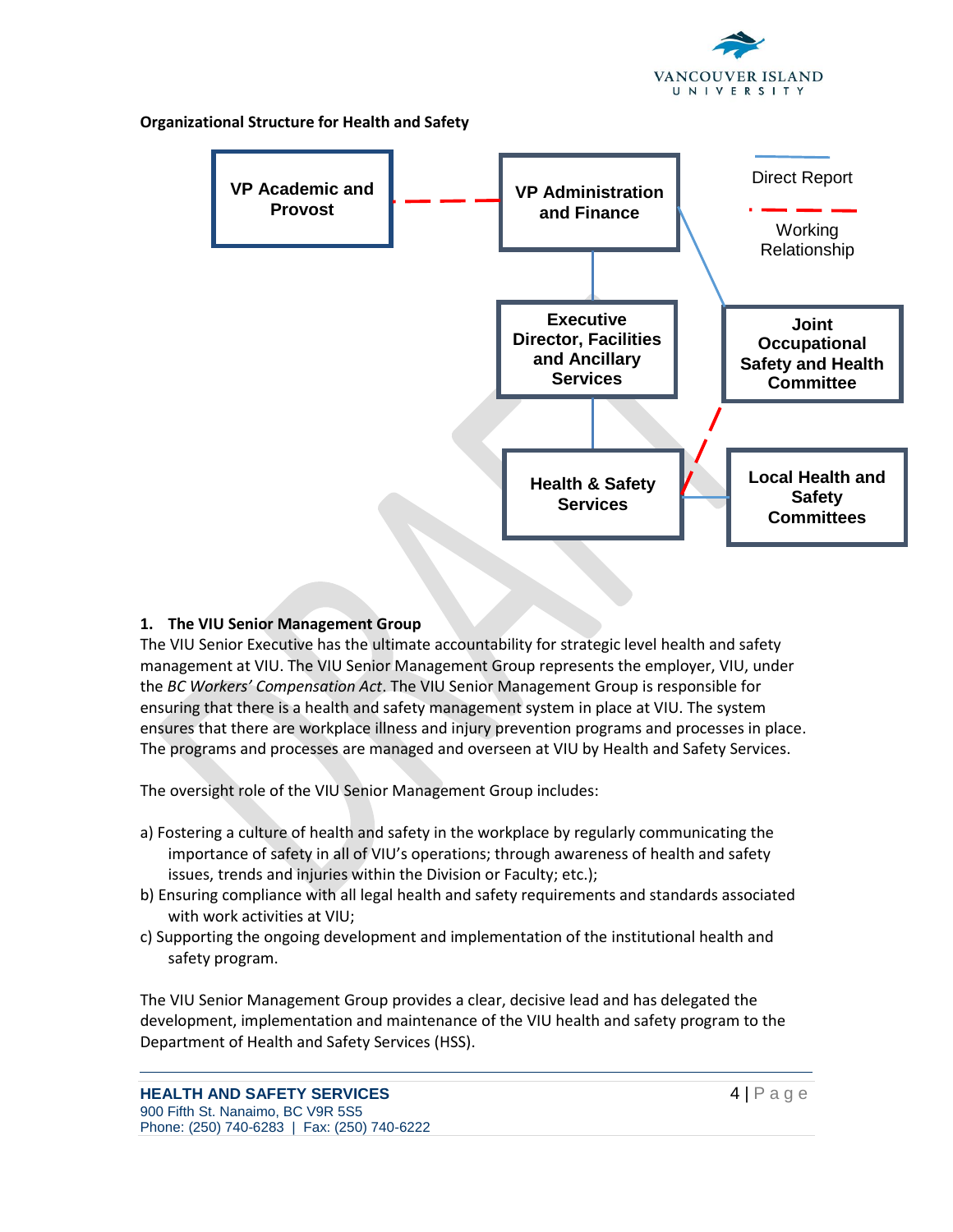

Under the oversight of the VIU Senior Management, HSS ensures that there are appropriate and specific health and safety plans within each department or service unit at VIU. These plans identify the work areas (e.g., laboratories, workshops, studios, etc.) and major job activities within those areas where significant health and safety risks and hazards are present. The plans identify methodologies to identify, control, monitor and communicate health and safety risks and hazards to faculty, staff and students at VIU. The methodologies include, but are not limited to:

- a) Worker health and safety orientation and training
- b) Relevant hazard control programs (fall protection, confined space entry, lockout/tag out, hazardous materials management)
- c) Standard operating procedures for hazardous activities
- d) Workplace inspection programs including, where applicable, equipment inspections within a preventative maintenance process
- e) Accident/incident reporting and investigation
- f) Record keeping of worker training, workplace and equipment inspections, and workplace accident and investigation reports

At VIU, hazard-specific health and safety program development is the responsibility of the department of Health and Safety Services, but conducted in collaboration with faculty and staff and external resources as required.

## **2. Administrative Heads of Unit: Deans, Academic Chairs, Campus Administrators, Directors and Executive Directors**

Academic Deans, Chairs, Non-academic Executive Directors and Directors ensure compliance with the *BC Workers' Compensation Act* by:

- a) Reviewing job hazards within their respective areas/department;
- b) Ensuring that the hazard-specific health and safety plans developed by HSS are in place for each identified hazard; the plan will include worker safety orientation and training, accident investigations, standard operating procedures, workplace inspection schedule, equipment maintenance/calibration, record keeping (i.e., worker training, workplace/equipment inspection, accident and investigation reports);
- c) Fulfilling the responsibilities as a supervisor (e.g. investigating incidents and accidents, provide safety orientation, ensure completion of mandatory health and safety training, etc.);
- d) Responding to health and safety concerns brought to their attention; and
- e) Appointing competent supervisors that can act effectively on their behalf.

#### **3. Supervisors (including Academic Staff who have Supervisory Responsibilities of students)**

Supervisors are responsible for escalating workplace health and safety concerns to administrative heads, as appropriate (e.g. inadequate resources, implications for policy and operational procedures, potential liability, etc.).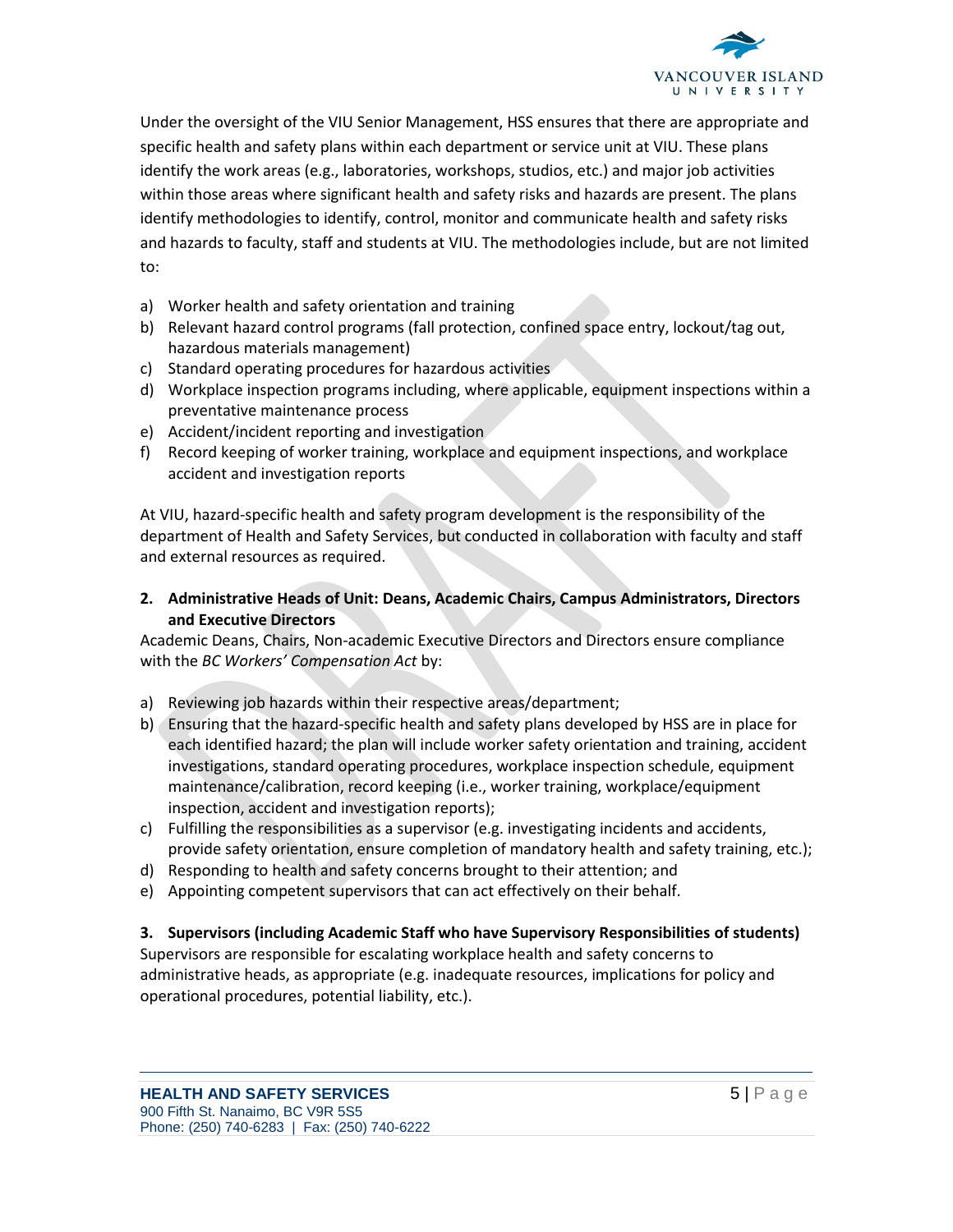

Supervisors ensure that those activities over which they have control are conducted in a safe manner and in accordance with the University's policies, programs and applicable legislation. This is achieved through:

- a) Responding promptly to employee health and safety concerns;
- b) Attending mandatory health and safety training;
- c) Reviewing job task risk assessments to ensure that their employees (faculty and staff) receive appropriate training and that controls are in place to prevent injuries;
- d) Conducting and recording regular workplace inspections;
- e) Implementing and maintaining emergency response and standard operating procedures/guidelines for all work activities;
- f) Implementing and enforcing relevant safety rules and VIU health and safety programs
- g) Advising staff of the existence of any potential and existing health and safety hazards; ensuring staff work in accordance with established instructions, procedures and guidelines; etc.);
- h) Investigating workplace accidents that occur, identifying root cause(s) and implementing remedial and preventative action;

## **4. Faculty and Staff**

All faculty and staff of the University are "workers" under the *BC Workers' Compensation Act*. Employees, in addition to the duties imposed by legislation or contract, are responsible for:

- a) Complying with the rules and procedures of VIU's Health and Safety Program by performing work in a safe and healthy manner;
- b) Reporting promptly to the supervisor(s) any observed contravention of the BC OHS Act and Regulations, or rules and procedures under VIU's Health and Safety Program;
- c) Reporting promptly to the supervisor(s) any workplace hazard of which they are aware;
- d) Reporting promptly to the supervisor(s) any workplace injury;
- e) Refraining from any activity which may jeopardize the health and safety of the employee, other workers, or others persons on VIU campuses;
- f) Learn about and wear/use personal protective equipment as required.

## **5. Employees who Hire/Oversee Independent Contractors**

Any employee of the University who is responsible for hiring or overseeing an independent contractor that performs work within a University workplace must ensure that:

- a) Contract documents incorporate the applicable requirements for complying with the VIU *Health and Safety Policy* and relevant supporting VIU health and safety program information; and
- b) Relevant information relating to workplace hazards and occupational health and safety is communicated to the contractor;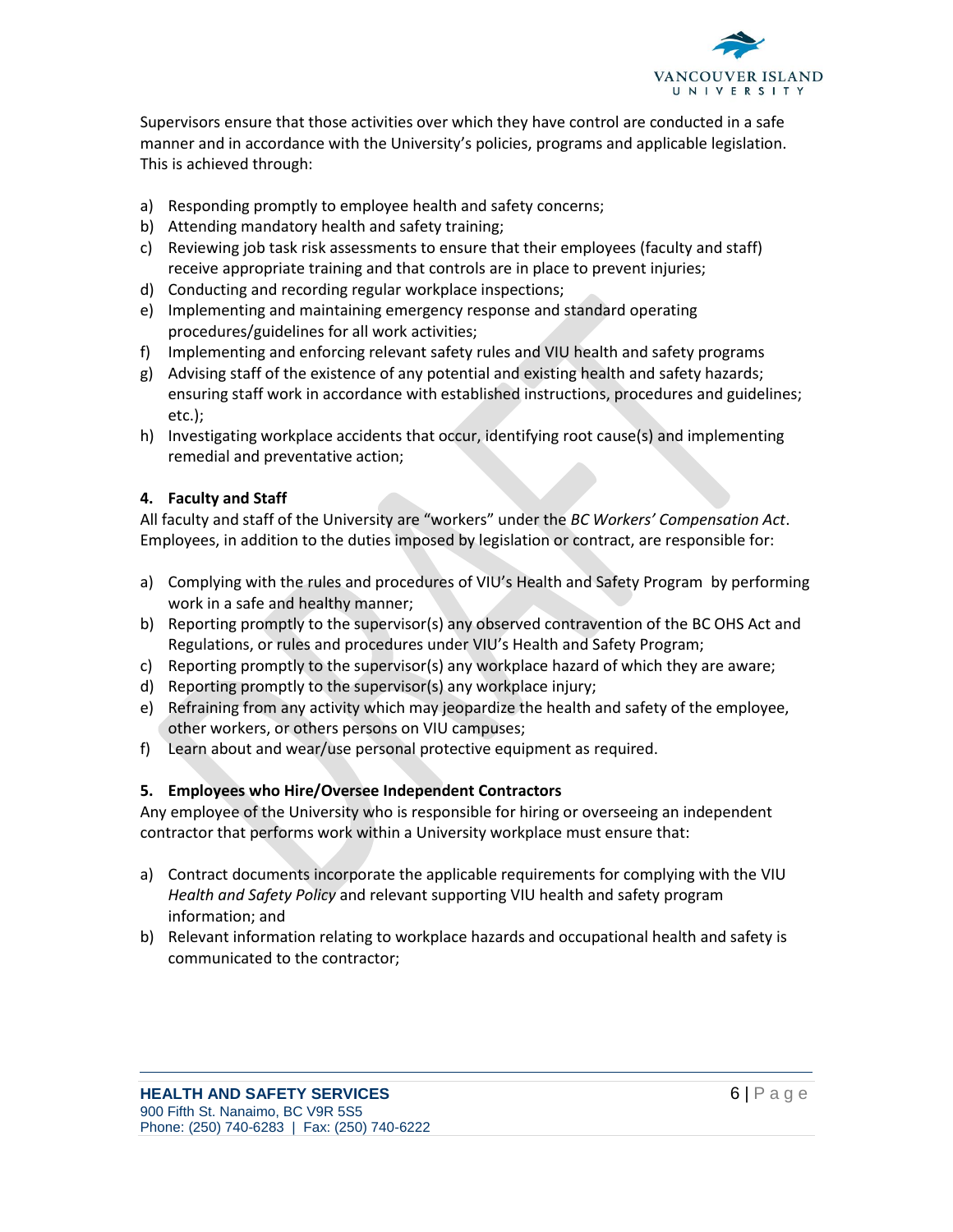

## **Health and Safety Resources at VIU**

## **1. Executive Director, Facilities and Ancillary Services**

The Executive Director of Facilities and Ancillary Services is responsible to the Vice-President Administration and Finance for coordinating the University's activities regarding the development, implementation, monitoring and maintenance of all elements of the Occupational Health and Safety Program.

## **2. Health and Safety Services (HSS)**

HSS reports to the Executive Director, Facilities and Ancillary Services, who in turn reports to the Vice President of Administration and Finance (VPAF). The Executive Director, Facilities and Ancillary Services is a member of VIU's Senior Management Group.

The VIU Health and Safety Advisors within HSS are the central point of contact for health and safety at VIU and act as a resource to the VIU community on all health and safety matters. HSS are professional personnel with expertise in various areas (e.g., asbestos safety, radiological, biological and chemical safety; ergonomics; laser safety; indoor air quality; and hearing conservation). HSS works cooperatively and collaboratively with the University community, providing expertise/consultation on health and safety legislation; hazard identification and assessment processes; and safety education and training.

HSS advises the University-at-large on a wide range of health and safety issues and undertakes a central coordinating role for the development, implementation and maintenance of health and safety programs. HSS plays a key role in developing the University's workplace safety policies and in maintaining the University's Health and Safety Program. HSS is also the identified liaison with all external regulators related to H&S legislation in Canada and British Columbia.

HSS is also responsible for the development of program content at the local, faculty and service area level by creating health and safety procedures that contain all applicable legislative requirements and processes. This ensures that, at a minimum, the legislative requirements are being implemented.

The VIU Health and Safety program is collaborative in nature with advice being sought and utilized from the Joint Occupational Safety and Health Committee, senior management, faculty and staff. Where there is an imminent health and safety risk to the VIU community, HSS has the authority to stop work as appropriate under the British Columbia Occupational Health and Safety (OHS) Legislation. Major non-compliance issues are reported to the Executive Director of Facility Services and the Chair of the JOSHC, for immediate report to the VP Administration and Finance. HSS also reports non-compliance issues to the federal, provincial, and municipal authorities as appropriate.

HSS collaborates with Facilities Services and Campus Development to ensure that all new facilities and infrastructure, including renovations to existing spaces, include relevant health and safety information. Faculties, departments and service areas are responsible for financing unique retrofits in their spaces using grant and budget monies. Facilities Services and Campus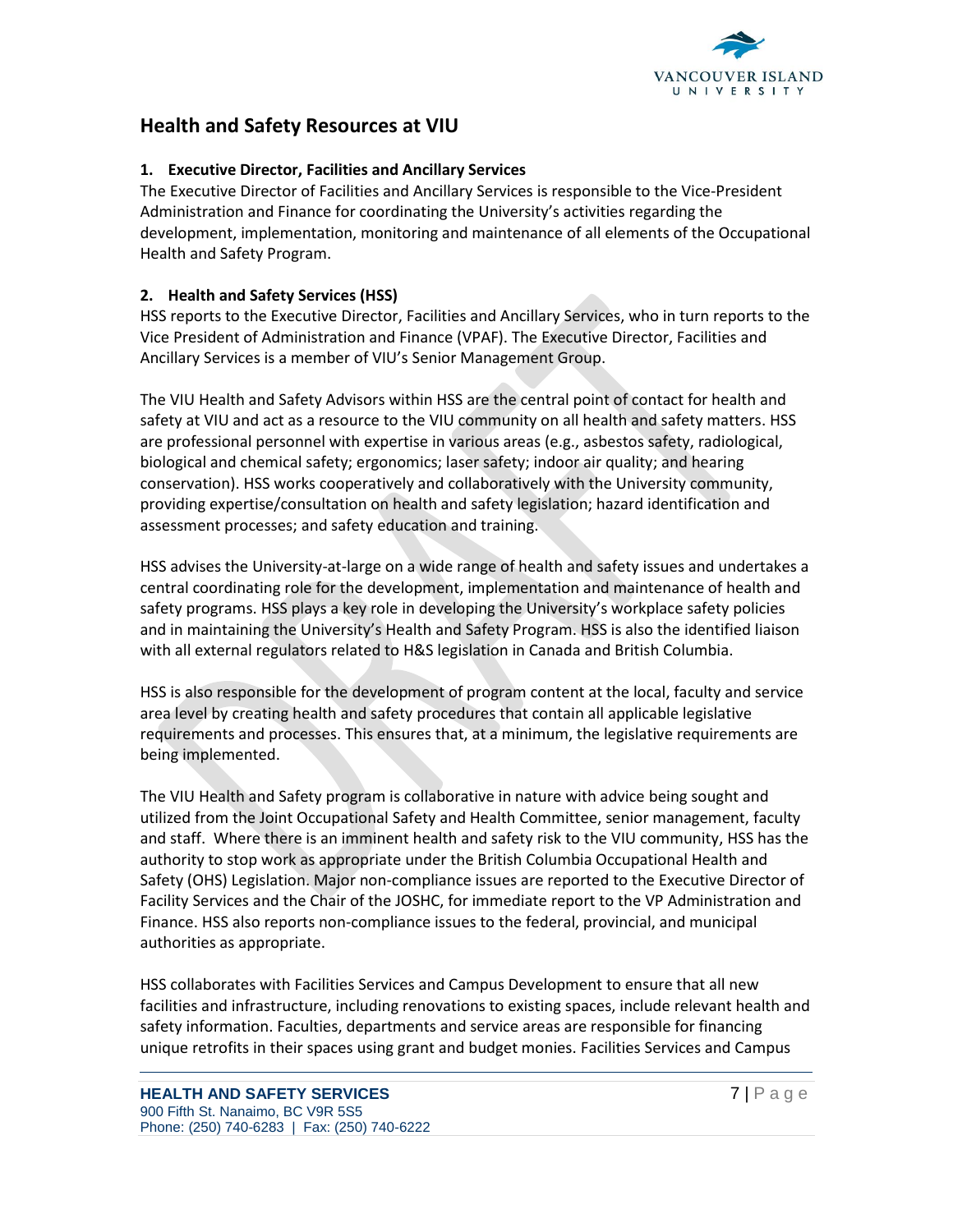

Development prioritizes upgrades to spaces based on the risk associated with the deficiencies and tracks them in their ongoing maintenance plan.

## **3. Joint Occupational Health and Safety Committee**

Joint Occupational Safety and Health Committees (JOSHCs) are required to be in place under the *BC Workers' Compensation Act.* Committees consist of representation of worker members and management members, and function as advisory bodies on health and safety issues affecting employees and infrastructure. At VIU there is an institutional Joint Occupational Safety and Health Committee (JOSHC) comprised of members who are appointed by their respective union local (the workers) or represent the University (the employer). The JOSHC meets monthly to review health and safety issues and incident trends that impact VIU as a whole. (See the Terms of Reference for the JOSHC).

The JOSHC reports to the VP Administration and Finance. The JOHSC is responsible for making recommendations for the improvement of the health and safety of VIU faculty, staff and students; providing input to the development of hazard control programs; and being consulted about occupational hygiene testing. The JOHSC is required under the BC legislation to meet at least once every month.

Recommendations from the JOSHC are directed to the Vice-President Administration and Finance, but may be directed specifically to any representative of the employer.

## **4. Local Health and Safety Committees**

Local Health and Safety committees (LHSC) represent faculties, departments, administrative areas and service areas, or a combination thereof. The local health and safety committee's purpose is to engage workers and employer/university representatives by working cooperatively to identify and resolve health and safety concerns that are specific to their respective work areas.

The LHSC are VIU's means of consultation within our organization to review institutional health and safety programs, establish proactive communication, and assist VIU with preventing, reducing or eliminating incidents, accidents and injuries to the university community. The role of the committee is primarily consultative and the duties are to review, recommend and promote health and safety to the faculty, staff and students in their respective areas. The local health and safety committees also support Vancouver Island University's health and safety programs by coordinating and promoting health and safety activities in their areas.

## **5. Institutional Biosafety Committee (IBC)**

The IBC reviews and approves all procedures, policies, and guidelines related to the acquisition, storage, usage, transport and disposal of biohazardous agents at VIU. The IBC provides expertise, guidance and technical advice to users of biohazardous agents. The IBC reviews VIU internal biosafety approvals and local risk assessments where the use of biological agents is required in teaching and/or research.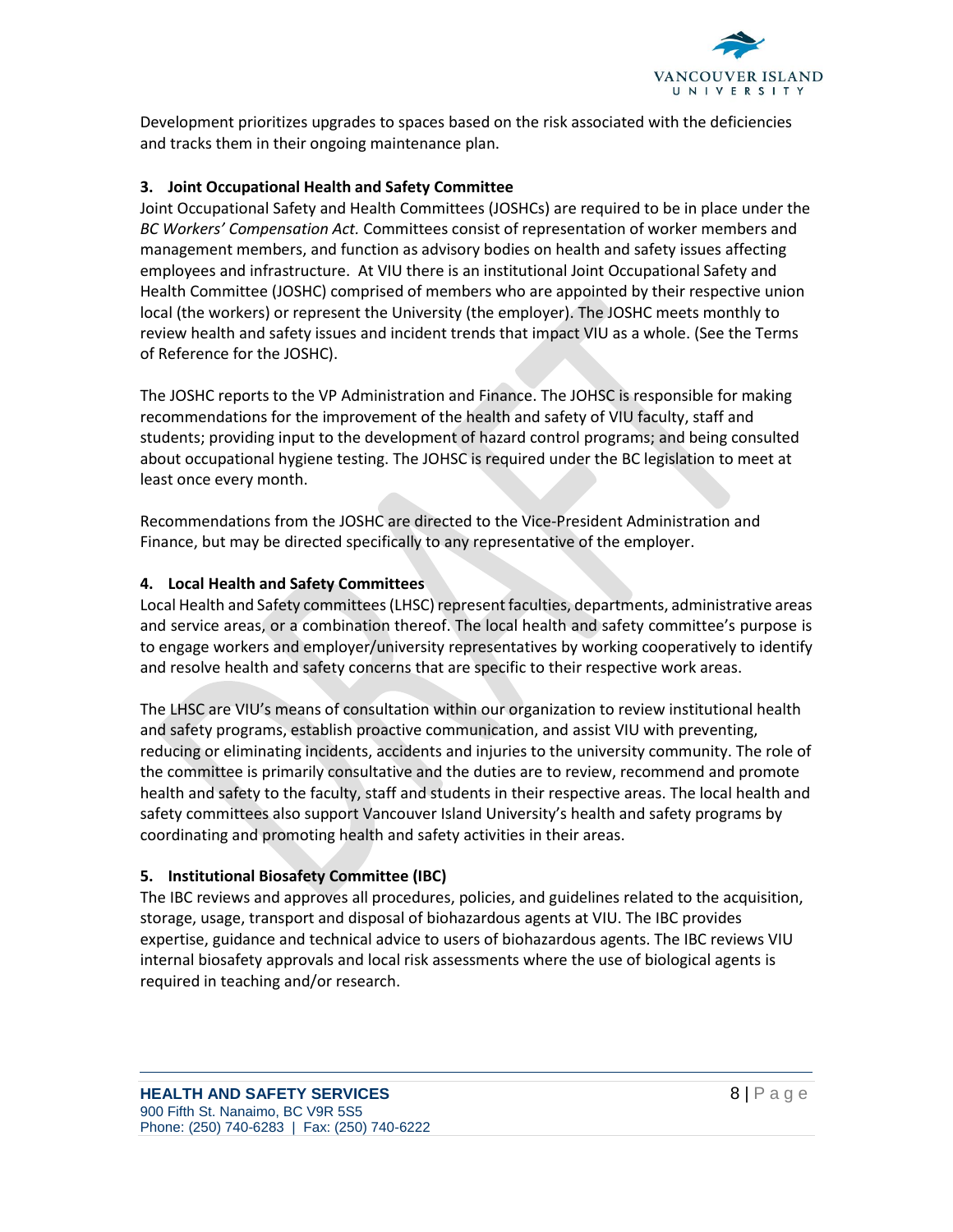

## **VIU Roles and Responsibilities in Health and Safety Program Development**

Due to the complexity in governance structure, facilities and activities at VIU, VIU incorporates a combination of identification, assessment and control components to limit non-compliance and the potential for accidents and incidents. The management of health and safety at VIU is a collaborative effort. While VIU acknowledges that all activities have associated elements of risk, VIU will manage risk to protect both the University community and its assets. The University does not seek to eliminate risk; rather, it ensures that existing and emerging risks are identified and managed within an acceptable risk tolerance.

The University Senior Management Group has the ultimate accountability for ensuring that systems are in place to:

- a) Identify strategic health and safety risks that impact the University's integrated plans and University objectives;
- b) Assess the health and safety risks identified;
- c) Control the health and safety risks identified; and
- d) Monitor and report health and safety risks to the VIU community;

The VP Administration and Finance at VIU ultimately leads the health and safety processes. To better assist VIU stakeholders to determine the risks and mitigation strategies for specific workplace hazards (physical, biological, chemical, radiological and environmental hazards) the management and development of the VIU Health and Safety Program is delegated to the Advisors in Health and Safety Services.

#### **Health and Safety Services**

Health and Safety Services is designated by VIU to develop health and safety programs on behalf of the faculty, staff, students and service departments.

When developing H&S programs the following is taken into consideration to ensure that all of VIUs institutional needs are being met:

- What does this program need to accomplish? What are the outcomes?
- How does this program support the VIU community
- How will this program be monitored and enforced?
- How has VIU handled this issue in the past?
- Are we willing to invest the time it takes to keep the program up to date?

HSS coordinates the development of institutional safety programs and associated procedures in consultation with relevant stakeholders including management, workers who do the job where this hazard/risk is present, and the joint occupational safety and health committee.

Institutional H&S hazard-specific programs that have been, or are currently being developed, by HSS for the VIU community include:

#### Accident Investigation